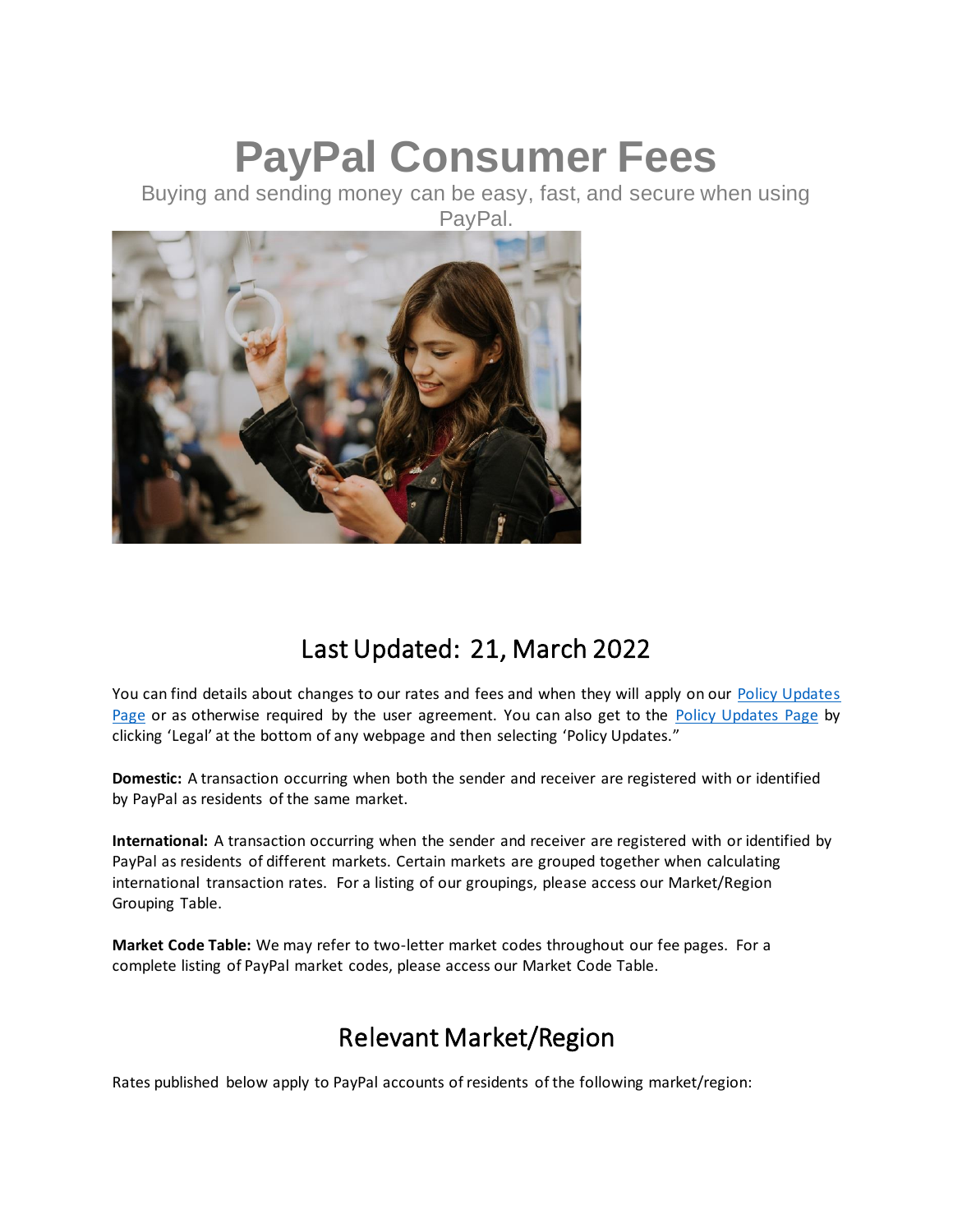### Market/Region list

**United States (US)**

# Buying with PayPal

It's free to use PayPal to donate or to pay for a purchase or any other type of commercial transaction unless it involves a currency conversion.

## Online or in-store

Rate No Fee (when n[o currency conversion](#page-1-0) is involved)

# Selling with PayPal

When you accept th[e User Agreement](https://www.paypal.com/us/webapps/mpp/ua/useragreement-full?locale.x=en_US) to buy or sell goods or services or make any other commercial type of transaction, we call that a "commercial transaction".

<span id="page-1-0"></span>For the listings of selling rates, please visit our PayPal Merchant Fees Page.

# Buying and Selling Cryptocurrencies

The transaction fees are based on how much cryptocurrency ("crypto") you buy or sell. The exchange rate you'll see before buying or selling crypto will also include a [cryptocurrency conversion spread](https://www.paypal.com/us/webapps/mpp/ua/cryptocurrencies-tnc?locale.x=en_US#fees-pricing). There's no fee for holding crypto in your account.

| Purchase or sale amount | Fee      |
|-------------------------|----------|
| 1.00 - 4.99 USD         | 0.49 USD |
| $5.00 - 24.99$ USD      | 0.99 USD |
| 25.00 - 74.99 USD       | 1.99 USD |
|                         |          |
| 75.00 - 200.00 USD      | 2.49 USD |
| $200.01 - 1000.00$ USD  | 1.80%    |
|                         |          |
| $1000.01$ USD +         | 1.50%    |
|                         |          |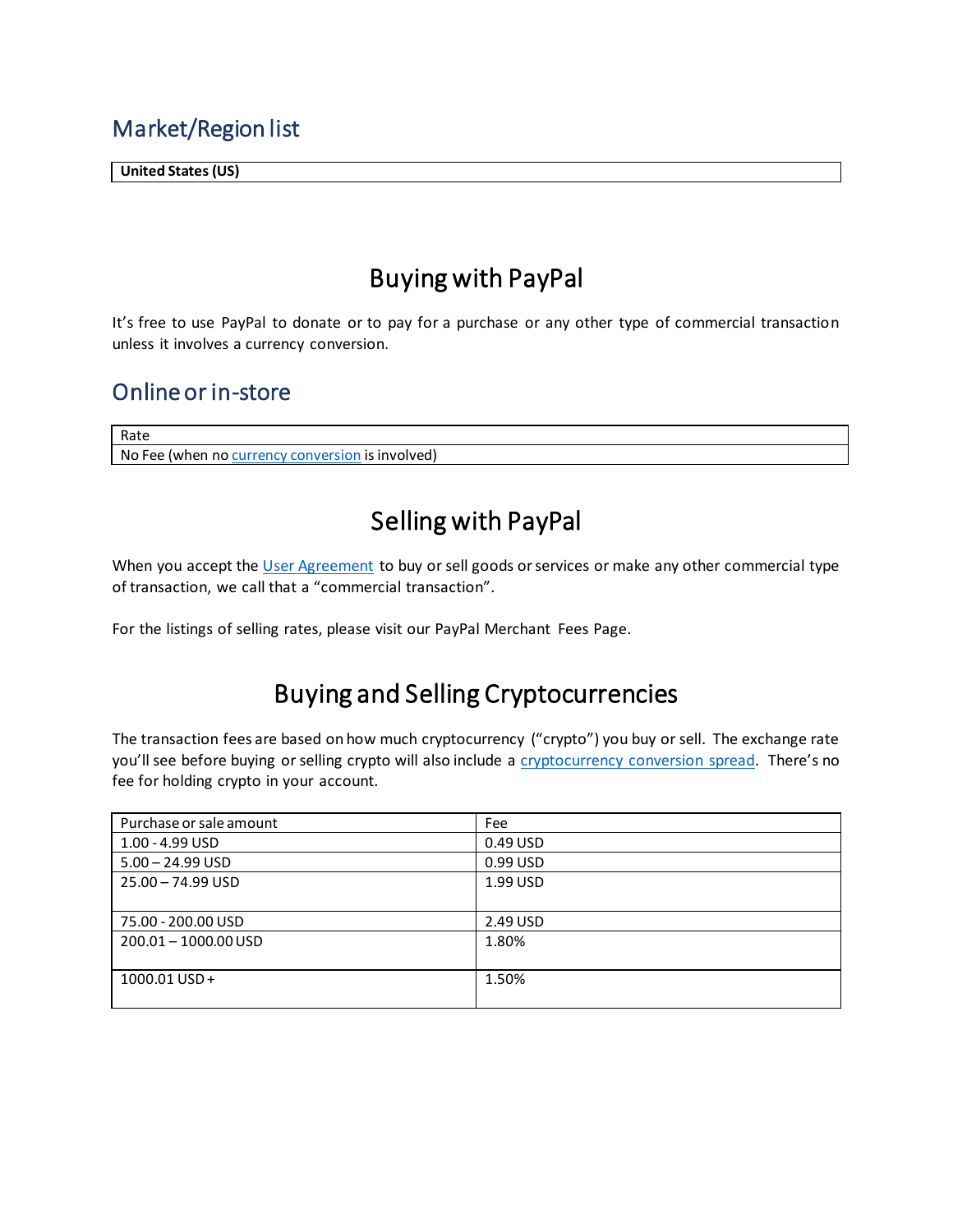# Receiving Donations

When you accept the [User Agreement](https://www.paypal.com/us/webapps/mpp/ua/useragreement-full?locale.x=en_US) or th[e Generosity Network Terms and Conditions](https://www.paypal.com/us/webapps/mpp/ua/generositynetwork-tnc?locale.x=en_US) to send or receive funds (using one of the payment types listed below), we call that a "donation". Funds sent or received through other products or services (not set out below) are not "donations" eligible for donations pricing. In such cases the applicable transaction rates will apply and will be subject to the fees disclosed for such products or services on the applicable fees page.

#### Standard rate for receiving domestic donations

| Payment Type                         | Rate                      |
|--------------------------------------|---------------------------|
| Donate Button                        | $2.89% + fixed$ fixed fee |
| Generosity Network                   | $2.89% + fixed$ fixed fee |
| <b>PayPal Checkout for Donations</b> | $2.89% + fixed$ fixed fee |

### Receiving international donations

The fee for receiving domestic donations applies plus the additional percentage-based fee for [international donations.](#page-2-1)

### <span id="page-2-1"></span>Additional percentage-based fee for international donations

| -<br>l v pe<br>'avment<br>. | Rate  |
|-----------------------------|-------|
| Ali<br>Donations            | 1.50% |

#### <span id="page-2-0"></span>Fixed fee for donations (based on currency received)

| Currency           | Fee        | Currency           | Fee       |
|--------------------|------------|--------------------|-----------|
| Australian dollar  | 0.59 AUD   | New Taiwan dollar  | 14.00 TWD |
| Brazilian real     | 2.90 BRL   | New Zealand dollar | 0.69 NZD  |
| Canadian dollar    | 0.59 CAD   | Norwegian krone    | 3.90 NOK  |
| Czech koruna       | 9.00 CZK   | Philippine peso    | 25.00 PHP |
| Danish krone       | 2.90 DKK   | Polish zloty       | 1.89 PLN  |
| Euro               | 0.39 EUR   | Russian ruble      | 39.00 RUB |
| Hong Kong dollar   | 3.79 HKD   | Singapore dollar   | 0.69 SGD  |
| Hungarian forint   | 149.00 HUF | Swedish krona      | 4.09 SEK  |
| Israeli new shekel | 1.60 ILS   | Swiss franc        | 0.49 CHF  |
| Japanese yen       | 49.00 JPY  | Thai baht          | 15.00 THB |
| Malaysian ringgit  | 2.00 MYR   | UK pounds sterling | 0.39 GBP  |
| Mexican peso       | 9.00 MXN   | US dollar          | 0.49 USD  |

## Sending and receiving money

When you send money (initiated from the "Friends and Family" tab of the "Send Money" flow) to, or receive money into your PayPal account from, friends and family without making an underlying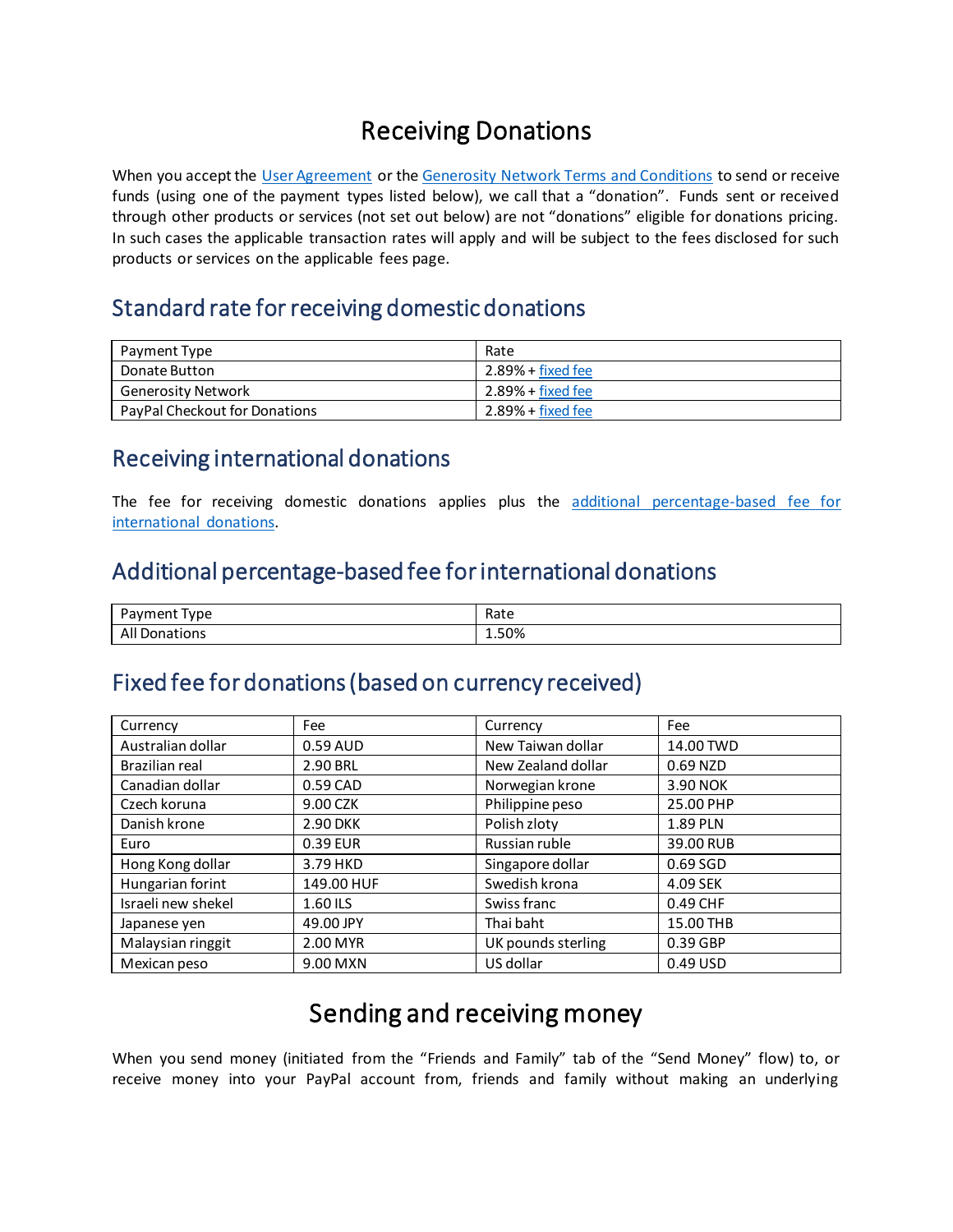commercial transaction (that is, the payment is not for the purchase of goods or services or for making any other commercial transaction), we call that a "personal transaction".

The rates relating to personal transactions are set out below.

#### Sending domestic personal transactions

| Payment method                   | Fee                        |
|----------------------------------|----------------------------|
| PayPal balance or a bank account | Fee is waived              |
| Cards                            | $2.90\% + fixed$ fixed fee |
| Amex Send <sup>TM</sup> Account  | Fee is waived              |

#### Sending international personal transactions

The fee for sending domestic transactions applies plus the additional percentage-based fee for international transactions (international fee).

| Payment method                   | Fee                                                  |
|----------------------------------|------------------------------------------------------|
| PayPal balance or a bank account | 5.00%                                                |
|                                  | A minimum international fee of 0.99 USD<br>$\bullet$ |
|                                  | A maximum international fee of 4.99 USD<br>$\bullet$ |
| Cards                            | 5.00%                                                |
|                                  | A minimum international fee of 0.99 USD<br>$\bullet$ |
|                                  | A maximum international fee of 4.99 USD<br>$\bullet$ |
| Amex Send <sup>TM</sup> Account  | 5.00%                                                |
|                                  | A minimum international fee of 0.99 USD<br>$\bullet$ |
|                                  | A maximum international fee of 4.99 USD<br>$\bullet$ |

Fees charged in different currencies for sending payments: *We will collect the fee from balance in the currency in which the fee is listed. To do this, we may need to convert the fee amount from your sending balance into the currency in which the fee is listed, in which case the fees for "Conversions in all other cases" also apply.*

#### Receiving personal transactions

| Rate                                                |
|-----------------------------------------------------|
| No fee (when no<br>1S<br>involved)<br><b>CULLER</b> |
|                                                     |

## <span id="page-3-0"></span>Fixed fee for personal transactions (based on currency received)

| Currency           | Fee       | Currency           | Fee       |
|--------------------|-----------|--------------------|-----------|
| Australian dollar  | 0.30 AUD  | New Taiwan dollar  | 10.00 TWD |
| Brazilian real     | 0.60 BRL  | New Zealand dollar | 0.45 NZD  |
| Canadian dollar    | 0.30 CAD  | Norwegian krone    | 2.80 NOK  |
| Czech koruna       | 10.00 CZK | Philippine peso    | 15.00 PHP |
| Danish krone       | 2.60 DKK  | Polish zloty       | 1.35 PLN  |
| Euro               | 0.35 EUR  | Russian ruble      | 10.00 RUB |
| Hong Kong dollar   | 2.35 HKD  | Singapore dollar   | 0.50 SGD  |
| Hungarian forint   | 90.00 HUF | Swedish krona      | 3.25 SEK  |
| Israeli new shekel | 1.20 ILS  | Swiss franc        | 0.55 CHF  |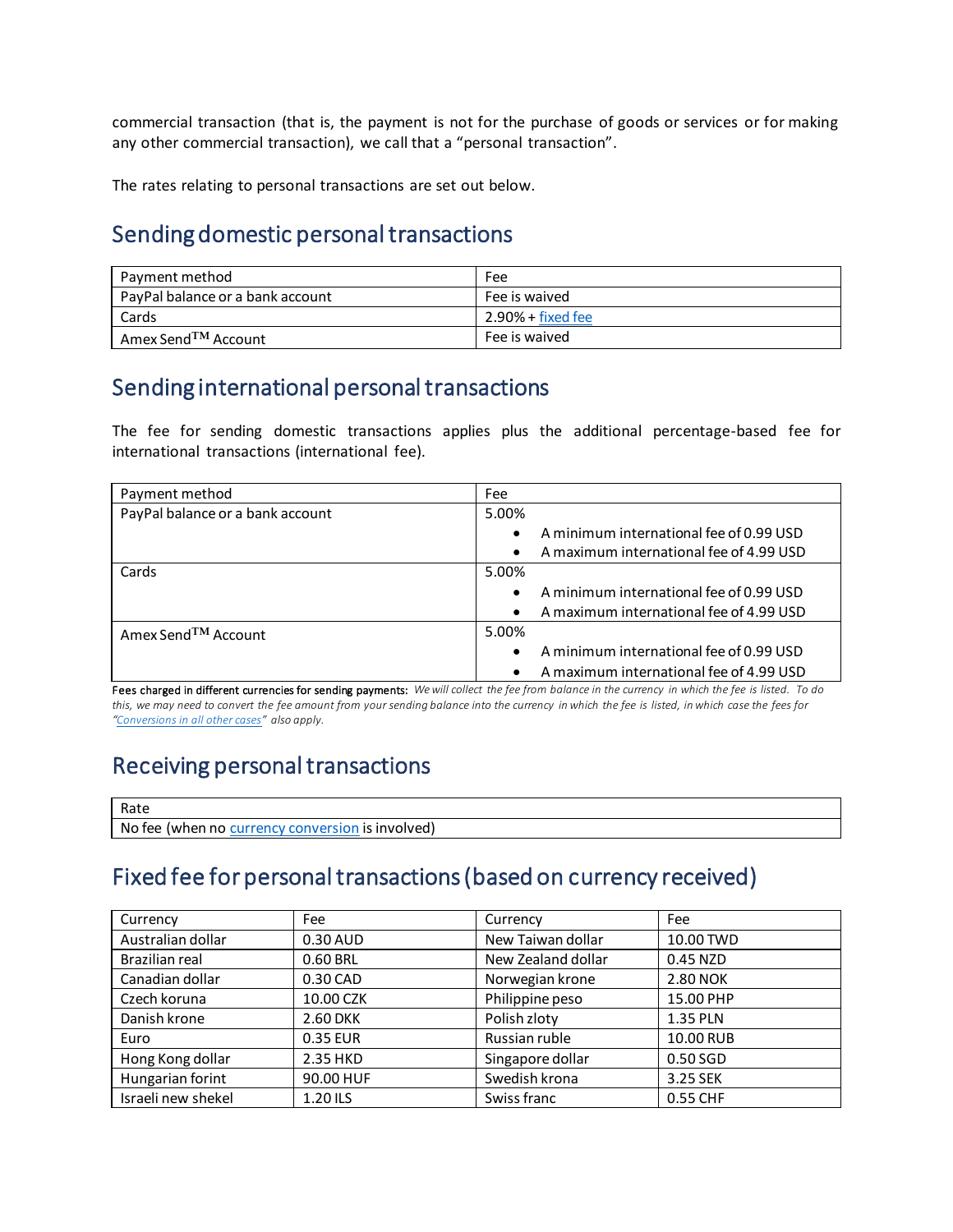| Japanese ven      | 40.00 JPY | Thai baht          | 11.00 THB  |
|-------------------|-----------|--------------------|------------|
| Malaysian ringgit | 2.00 MYR  | UK pounds sterling | $0.20$ GBP |
| Mexican peso      | 4.00 MXN  | US dollar          | 0.30 USD   |

## PayPal Balance

PayPal offers a balance holding account commonly referred to as PayPal Balance.

For more information and a complete listing of fees associated, please refer to the [PayPal Balance](https://www.paypal.com/us/webapps/mpp/ua/cashagreement-full?locale.x=en_US) Terms [and Conditions.](https://www.paypal.com/us/webapps/mpp/ua/cashagreement-full?locale.x=en_US)

## Currency Conversions

For any of the following types of transactions involving a [currency conversion](https://www.paypal.com/us/webapps/mpp/ua/useragreement-full?locale.x=en_US#currency-conversion) by PayPal, the transaction exchange rate will also include a currency conversion spread.

## Converting payments in another currency

| Type of Transaction                                                                                                                 | <b>Currency Conversion Spread</b>                                                 |
|-------------------------------------------------------------------------------------------------------------------------------------|-----------------------------------------------------------------------------------|
| Paying for goods or services in a currency<br>other than the currency the goods or services<br>are listed in.                       | 4.00%, or such other amount as may be disclosed<br>to you during the transaction. |
| Sending money to a friend or family member<br>such that they receive a different currency<br>from the currency in which you pay.    |                                                                                   |
| Sending money using PayPal Payouts such<br>that your recipients receive a different<br>currency from the currency in which you pay. |                                                                                   |
| All other transactions                                                                                                              | 3.00%, or such other amount as may be disclosed<br>to you during the transaction. |

# Withdrawals Out of PayPal

You can typically withdraw money out of PayPal by standard withdrawals/transfers to your linked bank account or eligible cards. A currency conversion (and [currency conversion fees\)](#page-1-0) may also apply.

*Note: For additional listings of transfer rates out of business accounts, please visit our PayPal Merchant Fees Page.*

## Withdrawing a balance from a personal PayPal account

| Withdı<br>Transfer to<br>drawal <sub>/</sub><br>ิเบ | .<br>Withdrawal/<br>Transfer Type | $D \circ t$<br>nalt |
|-----------------------------------------------------|-----------------------------------|---------------------|
|                                                     |                                   |                     |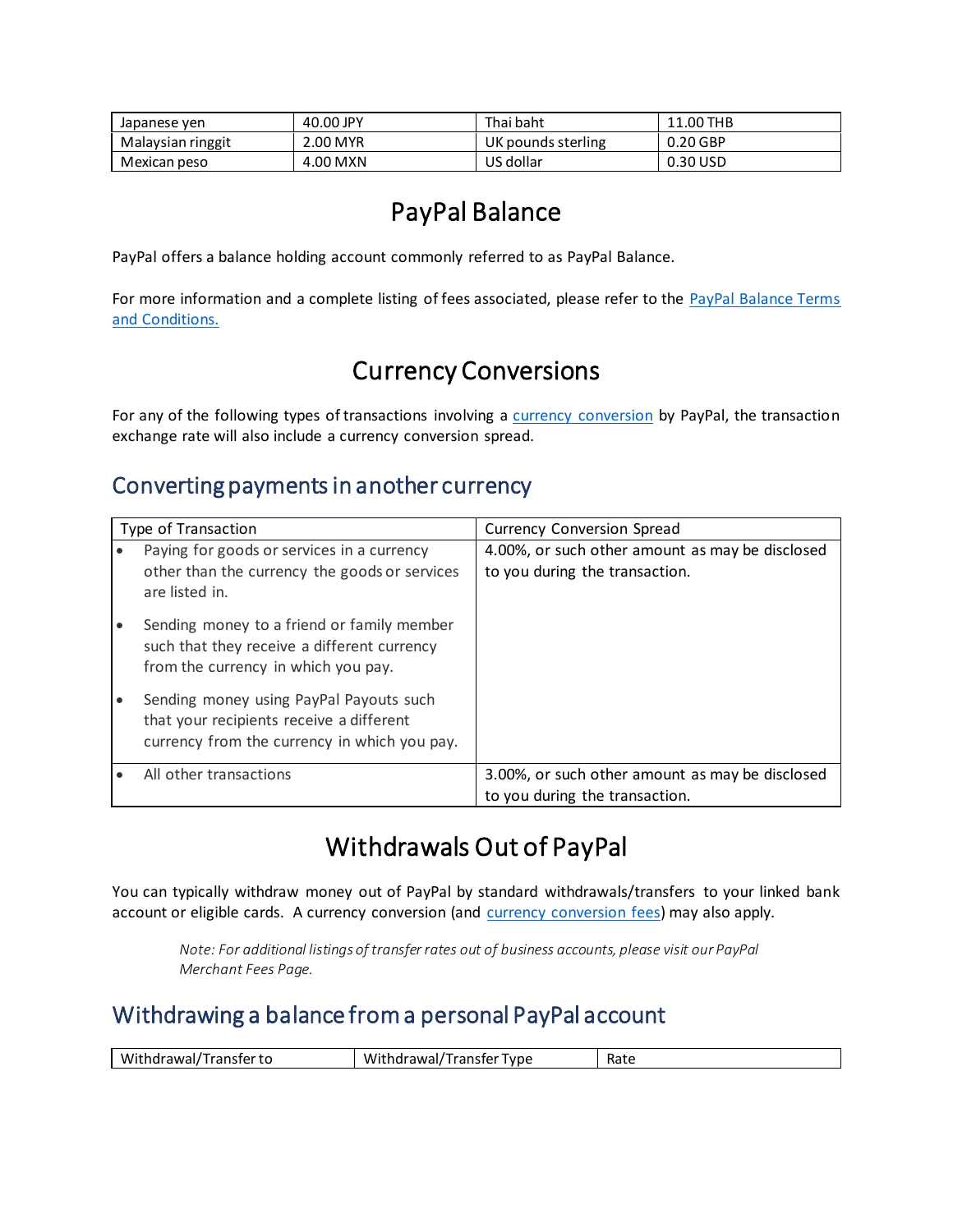| Bank account | Local Account<br>With eligible linked bank<br>account                                   | No Fee (when no currency<br>conversion is involved)                                                                   |
|--------------|-----------------------------------------------------------------------------------------|-----------------------------------------------------------------------------------------------------------------------|
|              | Instant                                                                                 | 1.50% of amount transferred                                                                                           |
|              | Withdrawal limits apply                                                                 | <b>Minimum and Maximum</b><br>fees apply based on the<br>card withdrawal currency,<br>in the table below              |
| Cards        | Instant                                                                                 | 1.50% of amount transferred                                                                                           |
|              | With eligible linked debit<br>$\bullet$<br>card<br>Withdrawal limits apply<br>$\bullet$ | <b>Minimum and Maximum</b><br>$\bullet$<br>fees apply based on the<br>card withdrawal currency,<br>in the table below |
| Checks       | Have a paper check mailed to you                                                        | 1.50 USD                                                                                                              |

## <span id="page-5-1"></span>Withdrawal Limits – Instant Transfer for Bank

| $\overline{\phantom{0}}$<br>$\sim$<br>iuenci<br>ີ | to)<br>Maximum<br>up)          |
|---------------------------------------------------|--------------------------------|
| $\cdots$<br>חטו<br>sdl<br>cı                      | ∵000.00 <i>ر.</i><br>USD<br>-- |

## <span id="page-5-2"></span>Withdrawal Limits – Instant Transfer for Cards

| Frequency       | Maximum (up to) |
|-----------------|-----------------|
| Per transaction | 5000.00 USD     |
| Per day         | 5000.00 USD     |
| Per week        | 5000.00 USD     |
| Per month       | 15.000.00 USD   |

## <span id="page-5-0"></span>Minimum and Maximum fees – Instant Transfer

Based on withdrawal currency:

| -<br>Currency          | Mi<br>Fee<br>'inimum            | Maximum<br>Fee |
|------------------------|---------------------------------|----------------|
| $\sim$<br>dollar<br>ັບ | $\sim$<br>บรม<br>. .<br><b></b> | 15.00 USD      |

## Other Consumer Fees

Included below are fees associated with events, requests, or actions that may happen when you use your account.

## Other Fees

| Activity                          | Description                         | Rate   |
|-----------------------------------|-------------------------------------|--------|
| Bank Return on                    | This fee is charged when a          | No Fee |
| Withdrawal/Transfer out of PayPal | withdrawal/transfer out of PayPal   |        |
|                                   | is attempted by a user and it fails |        |
|                                   | because incorrect bank account      |        |